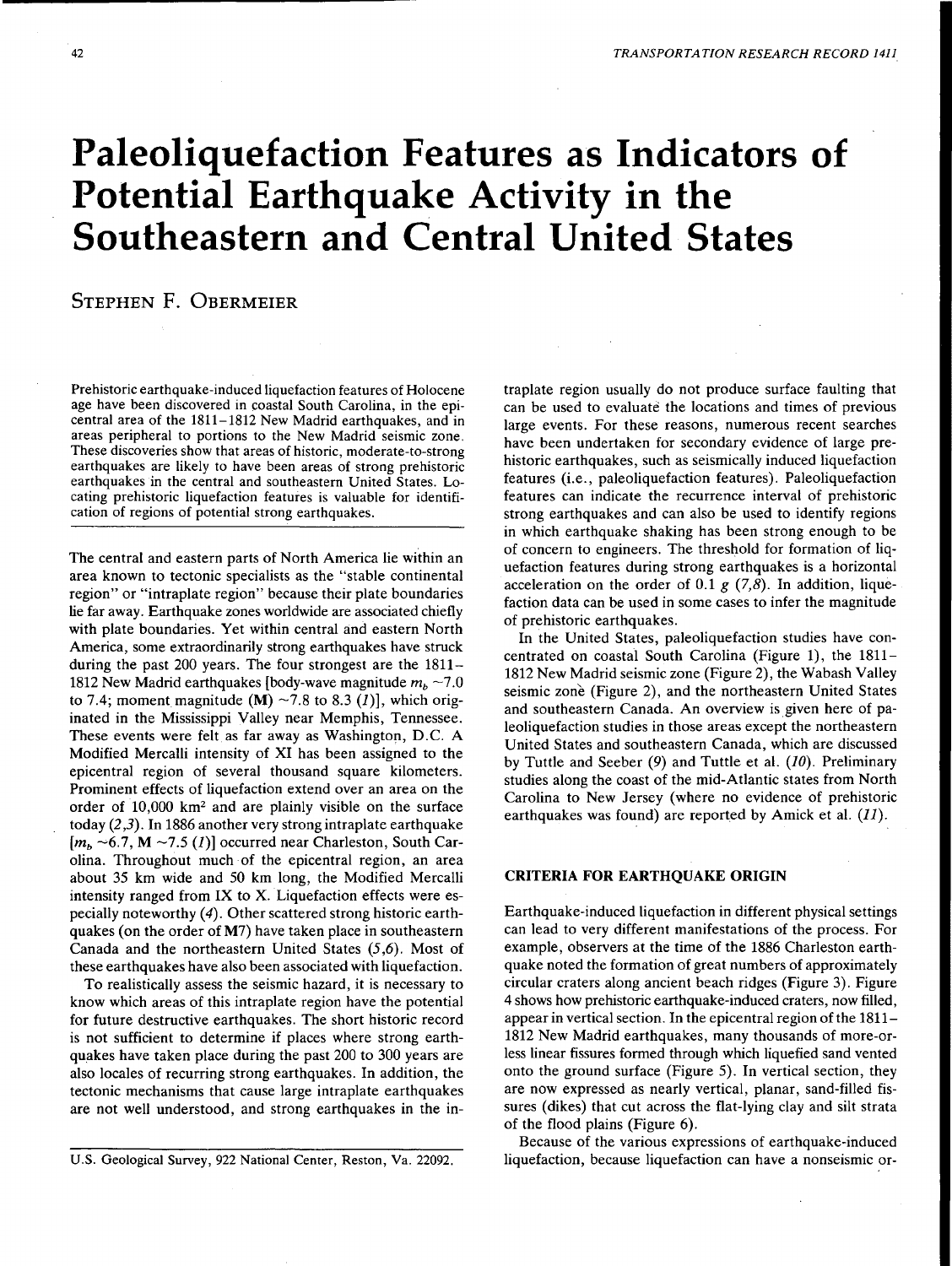

FIGURE 1 Coastal portion of South and North Carolina containing liquefaction sites. Unshaded onshore region, in which numerous ancient beach ridges lie, is predominantly marine deposits younger than about 240,000 years. Shading denotes region of older marine deposits that was not reconnoitered, except locally. Younger fluvial sediments occur locally. All liquefaction sites along the Edisto River are in fluvial sediments. Almost every liquefaction site shown represents an area where numerous liquefaction features are exposed in a network of drainage ditches several kilometers in length. Index map shows coastal region intensively searched for · liquefaction features.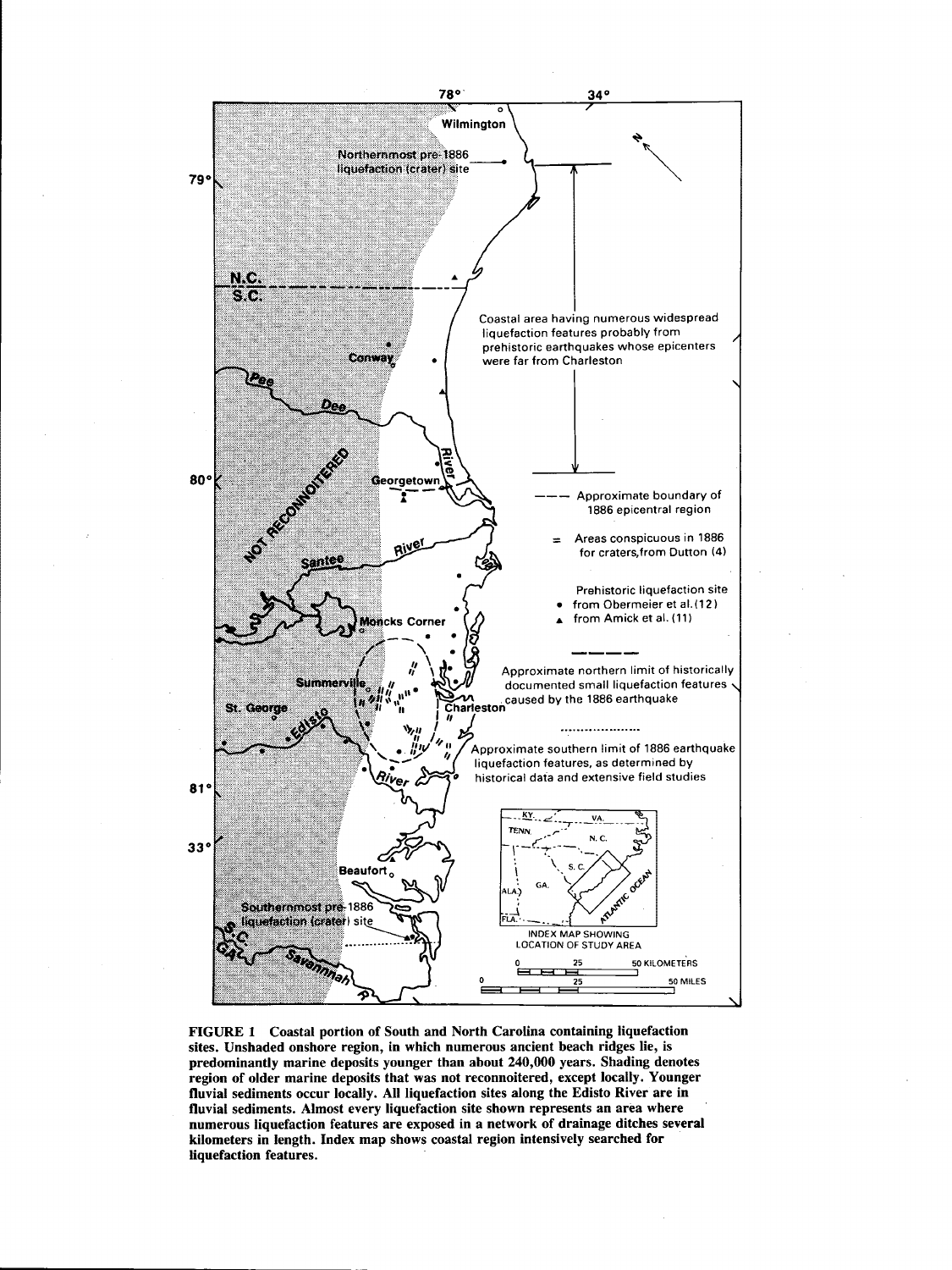

FIGURE 2 Approximate boundaries of New Madrid and Wabash Valley seismic zones. New Madrid seismic zone is the source area of 1811-1812 earthquakes and continues to have many small earthquakes and a few slightly damaging earthquakes. Wabash Valley seismic zone is a weakly defined zone of seismicity having infrequent small to slightly damaging earthquakes.



FIGURE 3 Large craterlet produced near the present Charleston airport by the 1886 earthquake. Note that the craterlet contains sand sloughing toward the lowest parts and that there is a constructional sand volcano in the lower right part of the crater (arrow). The craterlet is surrounded by a thin blanket of ejected sand partly veneered with cracked mud.

igin, and because nonseismic mechanisms can induce features that resemble features having an earthquake origin, it has been necessary to develop a set of interpretative guidelines for various physical settings. Criteria to interpret an earthquake origin are the following:

1. The features should have sedimentary characteristics that are consistent with an earthquake-induced liquefaction origin, that is, evidence of an upward-directed, strong hydraulic force that was suddenly applied and was of short duration.

2. The features should have sedimentary characteristics consistent with historically documented observations of the earthquake-induced liquefaction processes in the same physical setting.

3. The features should occur in groundwater settings where suddenly applied, strong hydraulic forces of short duration could not be reasonably expected except from earthquakeinduced liquefaction. In particular, such settings should be extremely unlikely sites for artesian springs or for landsliding.

4. Similar features should occur at multiple locations, preferably at least within a few kilometers of one another, having similar geologic and groundwater settings. The regional pattern of size and abundance of features should be consistent with a pattern of shaking reasonably associable with an earthquake. Where evidence of age is present, it should support the interpretation that the features formed in one or more discrete, short episodes that individually affected a large area and that the episodes were separated by relatively long time periods during which no such features formed.

Emphasis has been placed on elimination of artesian conditions and landsliding as possible sources of the features. In the following sections, the application of these criteria to specific geographic-geologic settings is discussed.

## SOUTHEASTERN U.S. STUDIES

The most thorough studies have been conducted in a strip of South Carolina 30 km wide that parallels the coast for about 300 km. The Charleston area is centrally located in this strip (Figure 1). Studies were concentrated here because of concern about a repetition of the 1886 earthquake  $(M-7.5)$ . The Charleston area is also the only part of coastal South Carolina to have significant recurrences of seismicity (albeit earthquakes of small magnitude) in this century. In addition, there is an abundance of sand layers in ancient beach ridges that are especially susceptible to liquefaction and formation of craterlets. Results of the searches for paleoliquefaction features *(11,12)* show that the Charleston area and other South Carolina areas far from Charleston have been the epicentral regions of repeated strong earthquakes throughout Holocene time (i.e., the past 10,000 years).

#### Charleston, South Carolina, Epicentral Region

The geologic setting most commonly associated with craters is the crest or flank of Pleistocene beach ridges, where a thin surficial cover of clay-bearing sand or humate-rich sand overlies clean sand. According to first-hand observations of effects of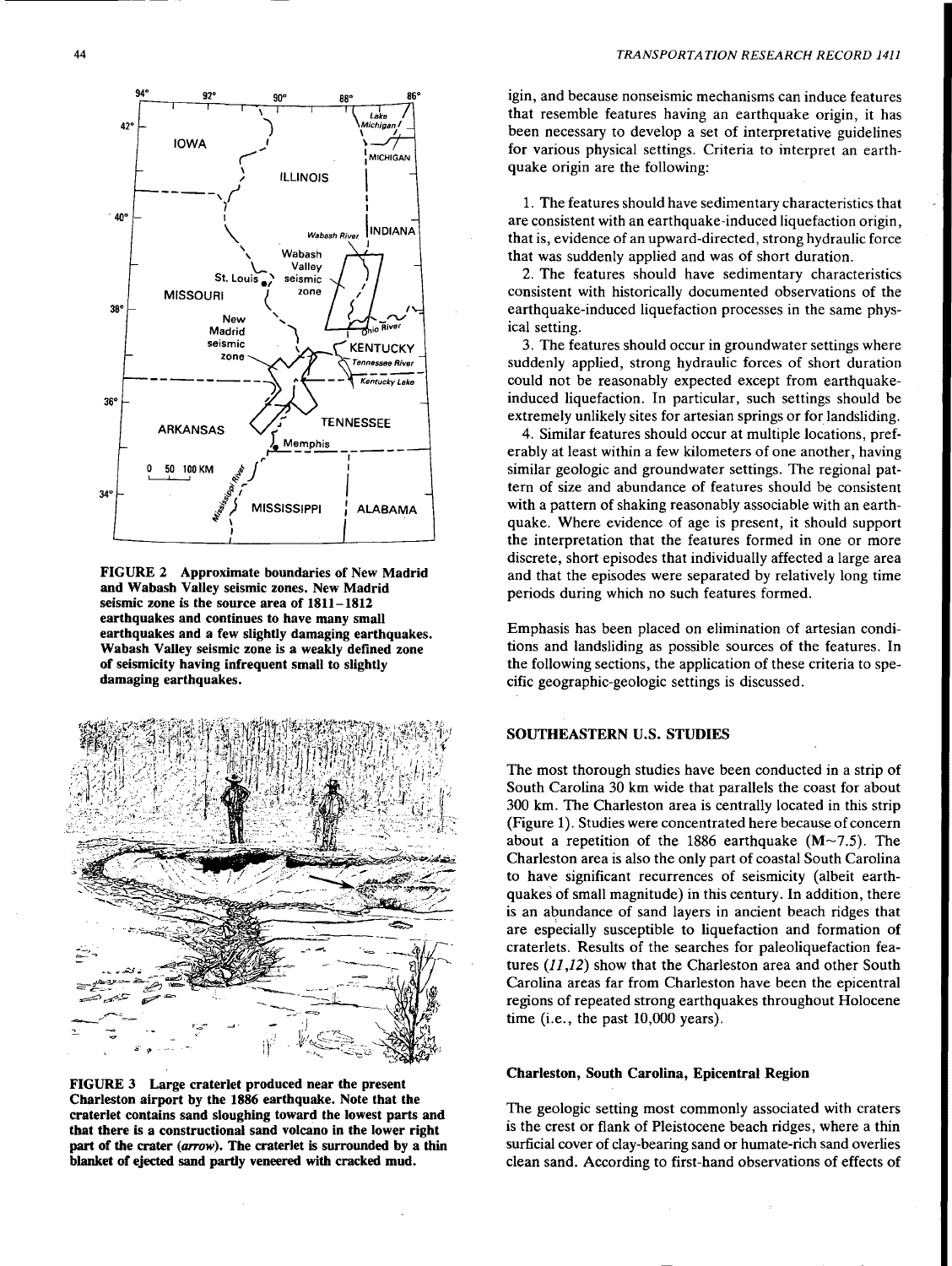

FIGURE 4 Schematic vertical section of filled, liquefaction-induced craterlet. Letters correspond to agronomical soil horizon designations. This filled crater much predates the 1886 earthquake on the basis of the thickness of the Bh horizon.

the 1886 earthquake by Sloan, "these craterlets are found in greatest abundance in belts parallel with (beach) ridges and along their anticlines" (13, p. 68). A schematic cross section through a beach ridge of coastal South Carolina, which is typical of the ridges described by Sloan, is presented in Figure 7.

Prehistoric craters are more abundant and tend to be larger in the vicinity of Charleston than elsewhere. Near Charleston, an earthquake origin is thought to be unequivocal for many of the prehistoric craters because  $(a)$  their size, shape, and sedimentary characteristics are entirely consistent with historic observations of effects of the 1886 earthquake;  $(b)$  some of the prehistoric craters occur at the same sites where swarms of craters were reported during the  $1886$  earthquake, and  $(c)$ alternative possible sources for the prehistoric craters have been eliminated. A complete discussion of the various possible sources for craters has been given by Obermeier et al. (3). For example, artesian springs are suspected to be a nonseismic mechanism that might produce features similar to those induced by seismicity. However, the presence of craters on the tops and flanks of beach ridges, where artesian springs are impossible, eliminates that mechanism. The possibility of ground disruption by thrown trees is eliminated in part because the craters contain minerals transported from deeper sources upward into the crater. Dikes that feed into the base of the craters can also be seen in some places. Engineering studies (14) also show that the loosest sands at depth are the same sands that were transported up in the dikes and into the craters, which is what would be expected from an earthquakeinduced liquefaction origin.

The time of formation of some prehistoric craters can be estimated with high accuracy. Some craters contain bark from trees and small twigs that fell into the open crater soon after its opening. Radiocarbon dating of these materials shows that prehistoric craters in the Charleston area are approximately 600, 1,250, 3,200, 5,150, and more than 5,150 years old (15).

An estimate of the magnitude of the prehistoric earthquakes is provided by both historic worldwide and local observations of liquefaction. Data from the 1886 earthquake furnish a basis for comparison of crater distribution along the coast and size and abundance of the craters. Worldwide data have shown that features that have a liquefaction origin can be developed at magnitudes as low as  $M \sim 5$ , but that a magnitude of about 5.5 is the lower limit at which liquefaction effects are relatively common  $(I6)$ . The source sands that produced craters in coastal South Carolina commonly are extremely susceptible to liquefaction and flowage, and this susceptibility might be interpreted to suggest that an exceptionally low magnitude earthquake could have produced the craters. However, the numerous large prehistoric craters (many having diameters as much as 3 m at a depth of 1 m below the ground surface) in the Charleston area clearly did not result from marginal liquefaction; the earthquake that produced them probably was much larger than  $M \sim 5$ . In addition, the zones containing prehistoric craters with radiocarbon ages of 600 and 1,250 years extend at least as far from Charleston as the zone containing craters produced by the  $M \sim 7.5$  earthquake of 1886 (which formed over a distance of about 200 to 250 km up and down the coast, centered about Charleston).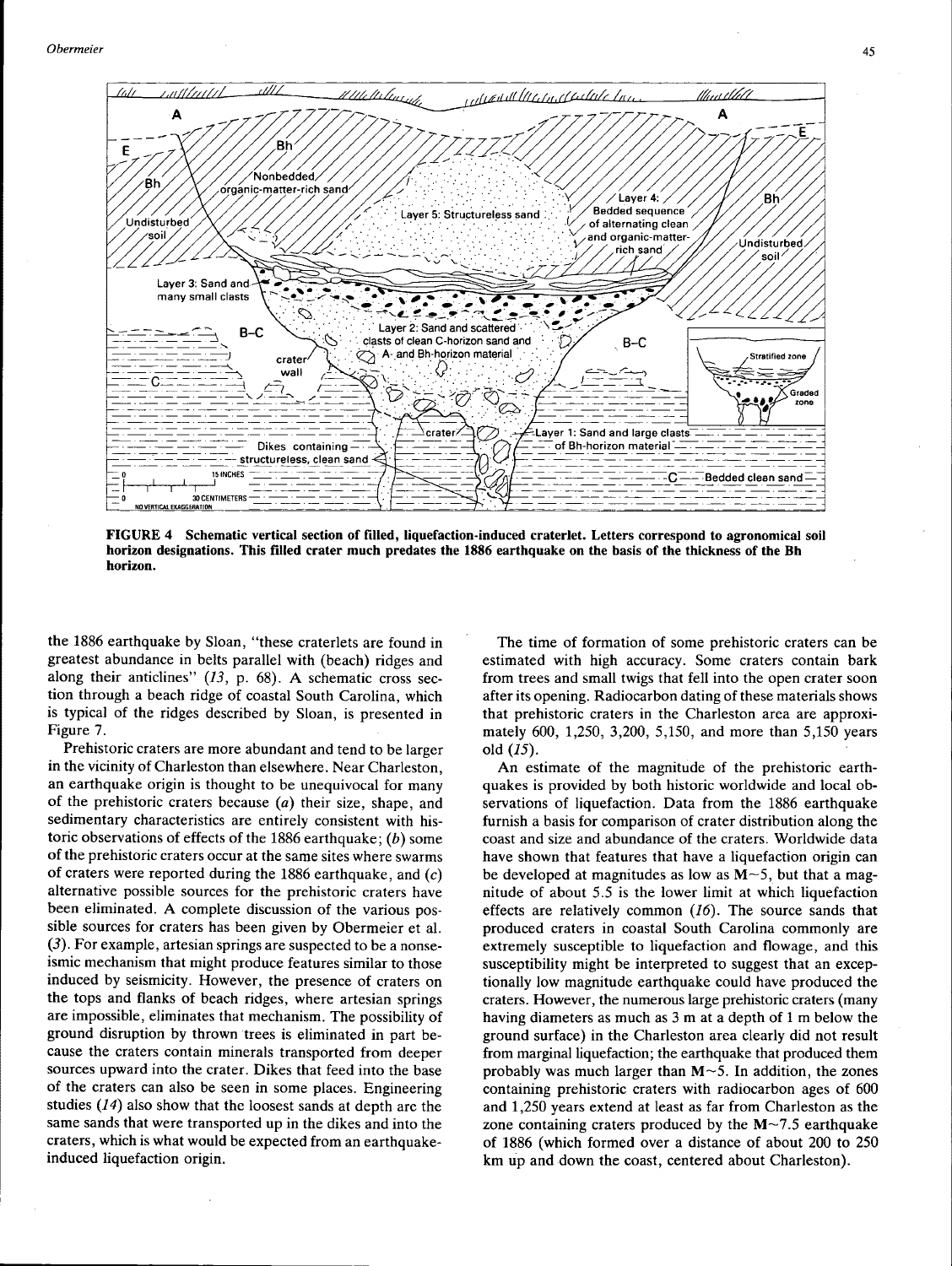

FIGURE 5 Aerial photograph showing vented sand caused by liquefaction and flowage during the 1811-1812 New Madrid earthquakes. Vented sand is light-colored and contrasts with the dark-colored silt and clay overbank (flood) deposits of the Mississippi River. The lineations were caused by ground cracks that were due largely to lateral spreading. Lineations are underlain by steeply dipping, planar, sand-filled fissures (dikes) that cut across the overbank deposits.

Interpretations of prehistoric earthquake magnitudes must account for other local factors, including water-table location and the degree of compactness of the source sands. The water table is presently very shallow  $\leq 1$  m below ground surface) and probably has been essentially unchanged for the past few thousand years  $(15)$  at many of the sites where the craters formed. Just prior to the 1886 earthquake, the Charleston area was experiencing an extraordinarily wet period, and so the water-table conditions were optimal· for production of liquefaction features (17). Standard Penetration Test (STP) data also show that the source sands are so loose as to be<sup>-</sup> optimal for liquefaction; it is not unusual that sand deposits (fine sand and silty sand) in coastal South Carolina have STP blow counts as low as 2 or less  $(14)$ . Thus, these sands are about as loose as possible, and it is difficult to conceive of any mechanism that would have made the sands significantly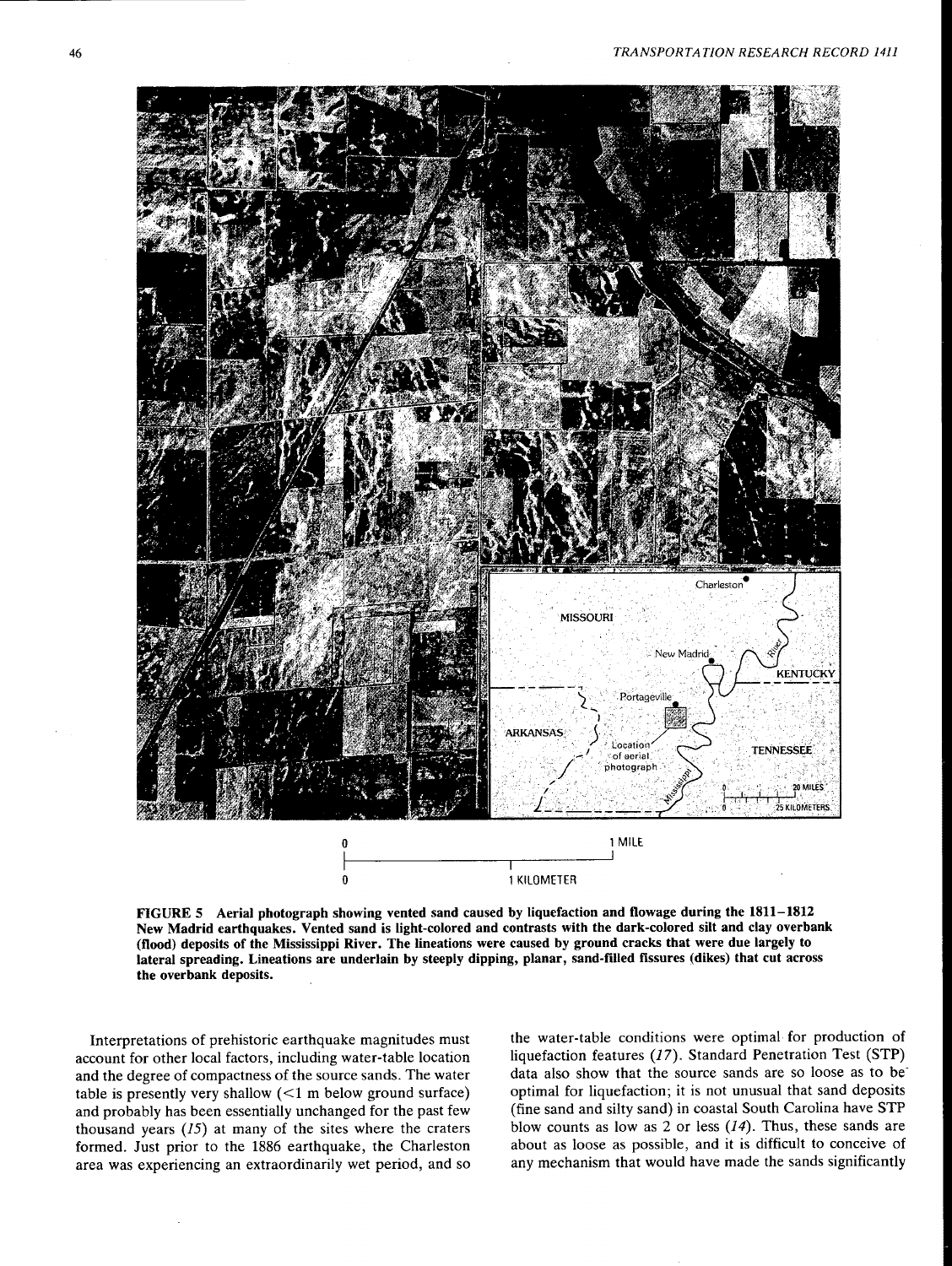

FIGURE 6 Schematic vertical section of sand-filled fissure cutting through overbank silt and clay. Situation shown is encountered at many places in epicentral region of the 1811-1812 New Madrid earthquakes.



FIGURE 7 Schematic vertical cross section of representative barrier in coastal Carolinas showing sediment types, water-table locations, filled craters, and Bh (humate-rich) soil horizons. Modern shoreline is to the southeast. Lagoonal clay deposit at left is younger and lower in elevation than the barrier-bar (beach) deposit.

more compact some thousands of years ago, when the prehistoric earthquakes occurred. In summary, the geotechnical characteristics relevant to formation of craters were as favorable as possible when the 1886 earthquake struck.

It was noted above that the area along the coast having craters with ages of 600 and 1,250 years is at least equal in size to the area having craters induced by the 1886 earthquake. In addition, a comparison of the size (diameter) of the craters shows that those of the 600-year and 1,250-year events are much larger than the 1886 craters in the vicinity of Charleston and that craters for these prehistoric events in the vicinity of Charleston are larger than craters a distance away. This relation indicates that earthquakes at least as strong as the 1886 event  $(M~1.5)$  have taken place. (Again, some of the sands that liquefied in 1886 are still extremely . loose, so progressive densification from prehistoric earthquakes could not have greatly affected liquefaction potential in 1886.)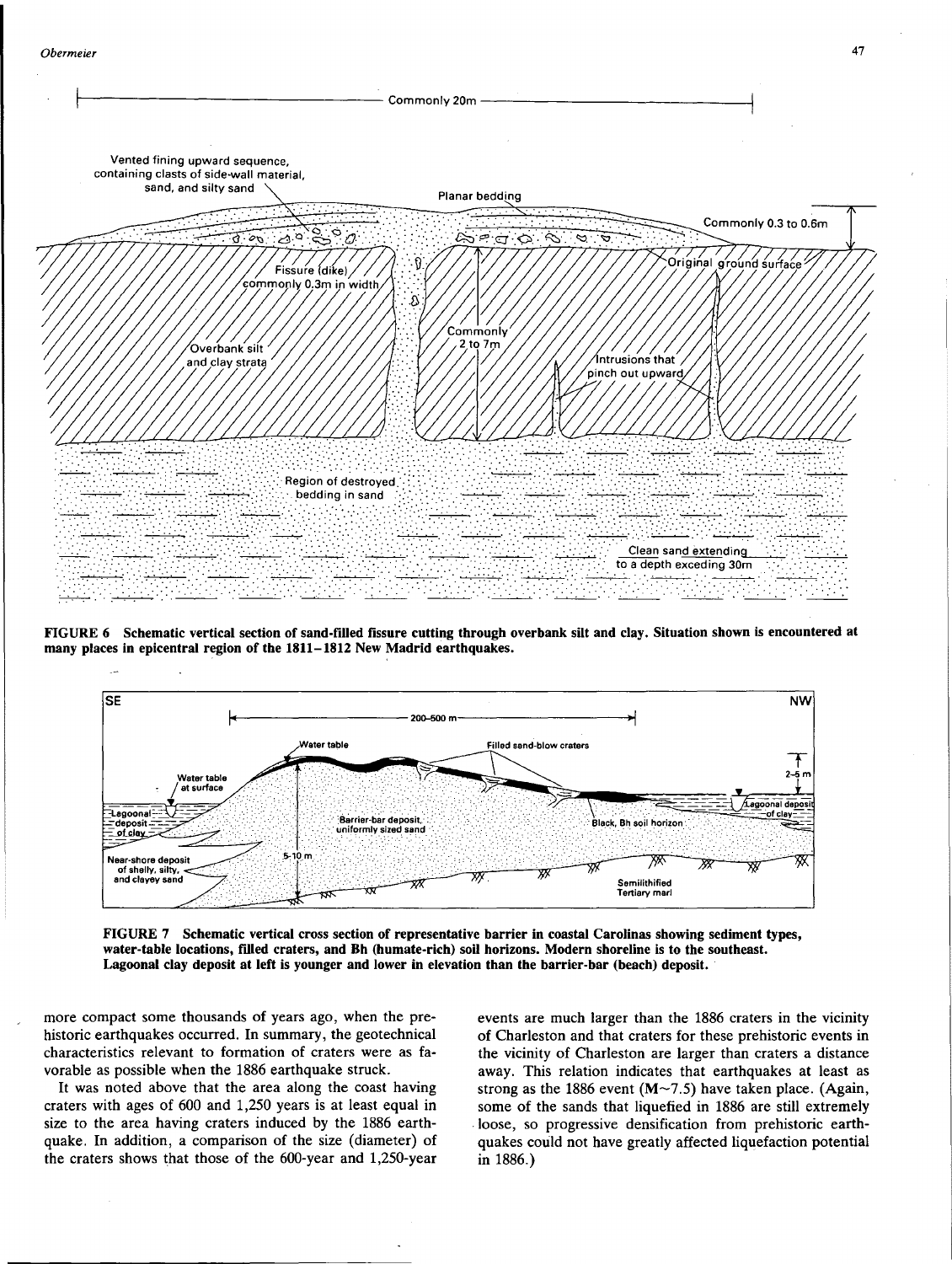Paleoliquefaction evidence for the event that took place 3,200 years ago has been found only in the vicinity of Charleston. Abundant craters for this event are exceptionally large, which might suggest that the earthquake was exceptionally large, but the limited size of the affected area suggests otherwise. The absence of craters far from Charleston might alternatively be explained by a lower water table caused by a lower sea level and a generally drier climate earlier in the Holocene (15). Absence of the 3,200-year-old craters far from Charleston might also be explained by an exceptionally shallow earthquake. The event of 5,150 years ago may have affected an area that exceeds that of the 1886 earthquake, but radiometric data are not sufficiently constrained to provide trustworthy evidence of synchronous ages of widespread craters. Craters for the oldest event  $(>5,150$  years) in the Charleston area seem to be restricted to the immediate vicinity of Charleston. For the older events (more than several thousand years old), there is a greatly diminished chance for preservation of organic material that can be dated with accuracy. This makes it difficult to evaluate their regional distribution and causative earthquake magnitudes.

The three most recent crater-producing events have an average recurrence interval of about 600 years. The passage of only 100 years since the 1886 earthquake might suggest a low likelihood for a large earthquake within the next hundred years or so. For example, Amick and Gelinas (15) used a statistical procedure based on modem seismicity to determine that the probable occurrence of an event similar to the 1886 earthquake during the next two decades is less than 5 percent. Although this low likelihood seems intuitively appealing, it must be kept in mind that the causative fault (or faults) for the Charleston earthquakes has never been located despite extensive studies using geophysical, seismological, and deep bore-hole data *(18,19).* Possibly the region has a myriad of faults, each with a different potential for earthquakes (20), so a definitive assessment of return periods cannot be made. All that can be stated with confidence is that the paleoliquefaction data show that the Charleston area has been seismically active in the recent geologic past, and there is reason to expect that the area will occasionally experience strong earthquakes in the future.

## Other Epicentral Regions

Some craters far from Charleston have an age of formation different than the ages of craters caused by the prehistoric earthquakes near Charleston. Numerous craters about 1,700 years old are present in the coastal region that extends from about 75 to 150 km northeast of Charleston toward North Carolina. There are also some very old craters (probably >5,000 years) in North Carolina, as much as 50 km north of the South Carolina state boundary. Current data do not suggest that the areal distribution of craters centered northeast of Charleston approaches the span of craters about Charleston. In addition, these craters are not as large as those in the Charleston area, yet they are found in similar physical settings. It seems likely that smaller-magnitude earthquakes were responsible for their formation. Clearly more work is needed in this area. For example, at numerous crater sites in the 1886 epicentral region near Charleston, various types of engineering tests *(14)* and

geologic tests (21) have been performed to verify that the prehistoric craters have an origin entirely consistent with an earthquake-induced liquefaction. Outside the 1886 epicentral region, though, no such assemblage of tests has yet been performed, which places an earthquake origin in doubt at some of these sites. Still, an earthquake origin is probable at these sites far from Charleston.

#### CENTRAL U.S. STUDIES

The great New Madrid earthquakes of 1811-1812 took place in a rift complex (Figure 8), which is suspected to be the source of strong earthquakes in the New Madrid seismic zone (22). The presence of the rift, now deeply buried, is interpreted mainly from indirect forms of evidence such as seismic reflection, gravity, and magnetic surveys. The rift is thought to have formed hundreds of millions of years ago as a result of tensile stresses associated with continental breakup. With time, the regional stresses changed from extension to eastwest compression. The region around the rift has subsided for the past tens of millions of years, producing a basin (including the Mississippi embayment) in which sediments now have deeply buried the rift. In the New Madrid seismic zone, the correlation of the buried rift with contemporary seismicity (Figure 9) suggests that the earthquakes result from slippage . along zones of weakness associated with the ancient rift structures (22). Hundreds of small earthquakes, and some damaging events, one as large as M6.8 (23), have taken place in the New Madrid seismic zone since the 1811-1812 earthquakes. This zone is one of the most seismically active in the United States.

Whereas association of seismicity with an ancient rift seems generally accepted in the New Madrid seismic zone, there is considerable doubt about the existence of a branch of the rift that projects northwestward from the confluence of the Mississippi and Ohio rivers (Figure 8) and also some doubt about the existence of a branch in the Wabash Valley seismic zone



FIGURE 8 Block diagram illustrating configuration of the buried New Madrid rift complex. Branches of the rift extending northwestward along the Mississippi River and northeastward into the Wabash Valley have questionable existence. Dark areas indicate igneous intrusions near the edge of the buried rift. Hypocenters of stronger earthquakes that took place in 1811- 1812 and in 1895 are in the ancient rift. Modified from Braile et al. (22).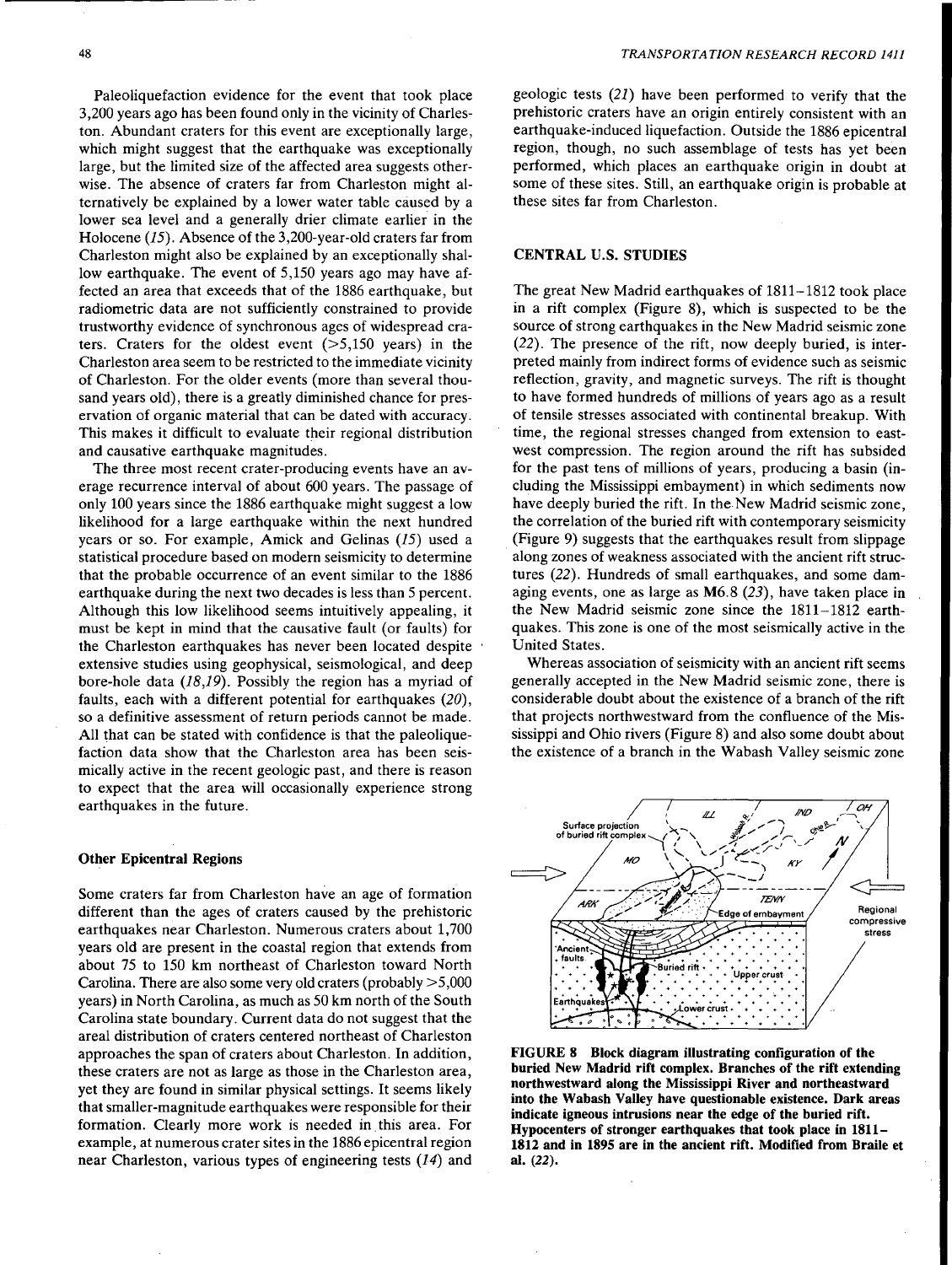(T. G. Hildenbrand, U.S. Geological Survey, unpublished data, 1992). Still, this model, in conjunction with the mapped distribution of faults and epicenters of modern earthquakes (Figure 9), makes these proposed branches suspect as potential sources of modern strong earthquakes. For example, six damaging earthquakes  $(M-5)$  have taken place in this area according to the historical record (23).

Concern about a repeat of an earthquake event approaching the strongest of the 1811-1812 New Madrid earthquakes has served as the impetus for several recent paleoliquefaction studies in the central United States, some of which were ongoing in 1992. These studies have concentrated on and very near the New Madrid seismic zone (Figure 2). Studies were also initiated in 1990 in the Wabash Valley of Indiana-Illinois. Although these studies in both seismic zones are ongoing, important preliminary results have been reported.

#### New Madrid Seismic Zone

Figure 10 shows the area of extensive liquefaction caused by the 1811-1812 earthquakes. The epicentral region for the 1811-1812 earthquakes almost certainly lies in the center of the area of extensive liquefaction. Isolated instances of venting of liquefied sand were reported as far to the northwest as St. Louis, Missouri (Figure 2), on the flood plain of the Mississippi River, and as far to the northeast as the lowermost







FIGURE 10 Regions having abundant vented sand, excluding modern flood plains, in the New Madrid seismic zone [from Obermeier et al. (3)]. Sand was presumably vented in response to 1811-1812 earthquakes. Severe liquefaction occurred locally beyond the areas shown on the map, especially along streams west of Crowleys Ridge, according to Fuller (2). Also shown are the approximate epicenters for the three strongest 1811-1812 earthquakes and major faults and fault zones.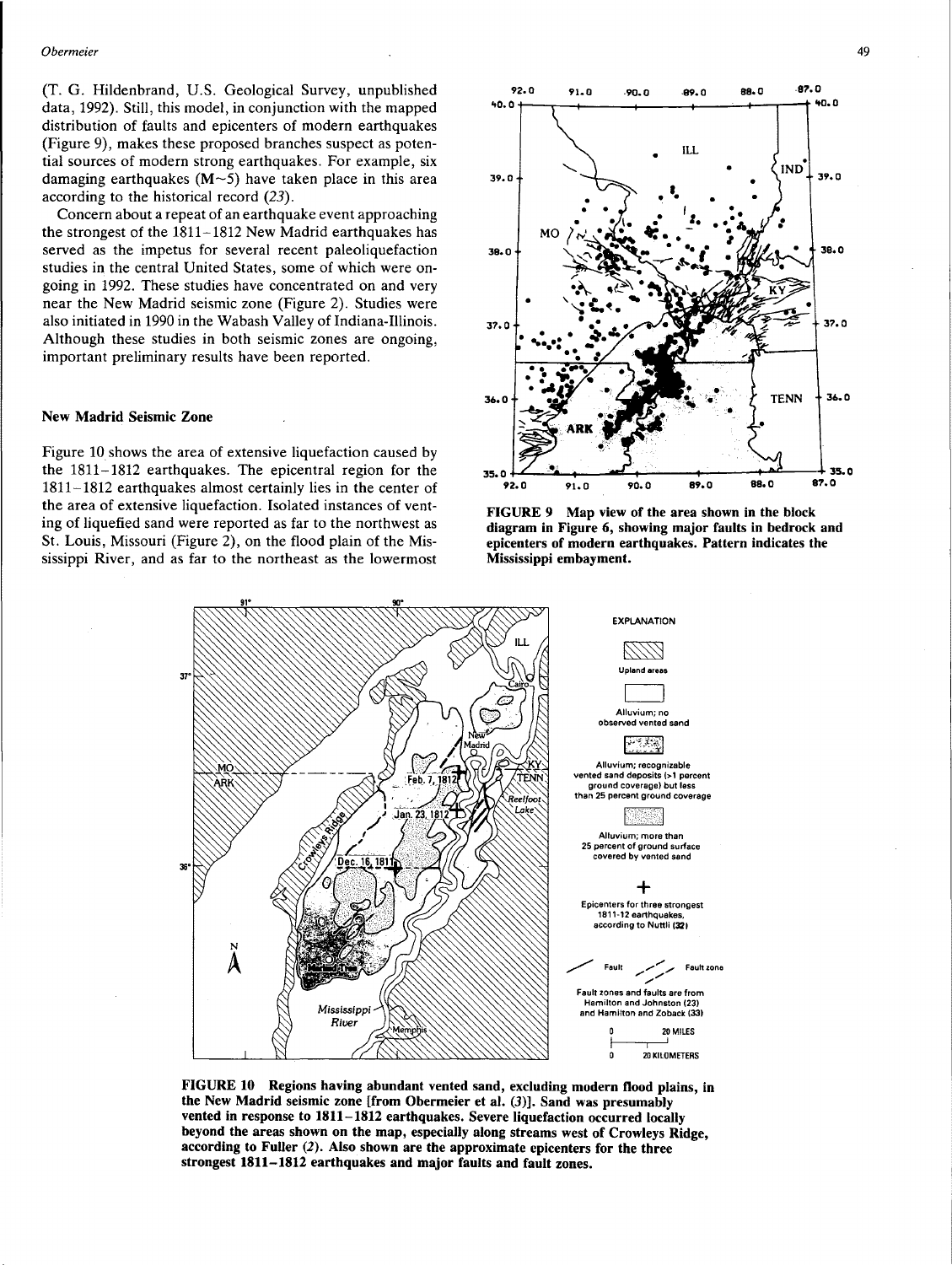Wabash Valley (24). These farthest sites are about 250 to 275 km from the presumed epicenter (near the town of New Madrid) for the strongest earthquake of the series, the event of February 7, 1812 ( $M \sim 8.3$ ).

The epicentral region lies in low-relief alluvial lowlands that have thick strata of fine and medium sand at shallow depth and a very high water table. Therefore the lowland area is well suited for production of earthquake-induced liquefaction features. The area is made up largely of braid-bar terraces of late Wisconsinan age, which formed in response to highdischarge streams carrying great quantities of sand in glacial meltwater. Sand beneath the terraces generally is thicker than 30 m. At most places the sand is capped with clay- and siltrich strata a few meters thick. The water table appears to have been very shallow at many places since the terraces were formed (25). Thus, it seems reasonable that if very strong earthquakes occurred during the Holocene, the geologic record should have liquefaction features such as the dikes shown in Figures 5 and 6.

Terraces in the lowlands are exposed in vertical section by a network of hundreds of kilometers of drainage ditches that traverse the area. Wesnousky and Leffler (25) recently completed an extensive search of 50 km of ditch banks for pre-1811-1812 liquefaction features, mainly in the vicinity of the Missouri-Arkansas border near where the epicenter for the December 16, 1811, earthquake is shown in Figure 10. In a more limited search, they examined about 15 km of ditches southwest of the town of New Madrid. Ages of sediments that they searched ranged from about 5,000 to 10,000 years. They observed many hundreds of sand-filled fissures (dikes) caused by the 1811-1812 earthquakes but no pre-1811-1812 liquefaction features. About 10 years ago, Obermeier searched about 10 km of ditches near the southern end of the region of extensive liquefaction shown in Figure 10 and found only equivocal evidence for a small liquefaction-producing event in the early Holocene. Rodbell and Schweig (26) recently completed excavations in a terrace where 1811-1812 earthquake liquefaction was extensive and found no evidence of activity before 1811-1812. The terrace, about 20 km south of Reelfoot Lake, has an age exceeding 20,000 years. In the epicentral region of the 1811-1812 earthquakes (Figure 2), definitive evidence for pre-1811-1812 liquefaction has been found only near Reelfoot Lake (27) and at a site about 30 km northeast of Reelfoot Lake (28). Russ (27) interpreted the evidence to indicate the occurrence of three earthquakes sufficiently large to induce liquefaction during the past 2,000 years, and on that basis he suggested a recurrence interval of 600 years for liquefaction-producing events. Saucier (28) estimated an average recurrence interval of 470 years for liquefaction-producing events in the past 1,300 years.

It is probable that the magnitudes of the earthquakes that produced the prehistoric liquefaction features reported by Russ and Saucier did not approach the strengths of the strongest of the 1811-1812 earthquakes, as indicated by the limited areal distribution of the prehistoric liquefaction features (again, no prehistoric liquefaction features were found by Wesnousky and Leffler to the west and southwest of Reelfoot Lake or by Rodbell and Schweig to the south of Reelfoot Lake). The threshold magnitude for producing liquefaction features in the region is about  $m_b$  6.0 to 6.2 (M6.4 to 6.8) on the basis of historical observations of liquefaction-producing events in

the New Madrid seismic zone (29). Therefore, the prehistoric earthquakes were probably stronger than  $M \sim 6.4$ , but because of the limited span of liquefaction, they did not approach the strength of any of the four strongest  $1811-1812$  events  $(m_b)$  $\sim$ 7.0 to 7.4; M $\sim$ 7.8 to 8.3).

Good evidence for prehistoric liquefaction in the form of sand-filled dikes has also been found about 50 km west of the epicenter for the February 7, 1812, earthquake (Figure 10). The dikes are west of Crowleys Ridge in an alluvial lowland in which the physical setting and liquefaction susceptibility are comparable with those in the lowland region east of Crowleys Ridge where such extensive development of liquefaction features took place in 1811-1812. Large portions of the lowlands west of Crowleys Ridge are a few tens of thousands of years old (28).

The features west of Crowleys Ridge are small to mediumsized scattered dikes. Ages of dike formation are not well constrained. However, Vaughn  $(30)$  suggested that there have been three or four prehistoric liquefaction-producing earthquakes during approximately the past 20,000 years. These prehistoric liquefaction episodes have not yet been recognized east of Crowleys Ridge, suggesting either that the earthquakes that produced the features were local events originating west of Crowleys Ridge or that the features may represent pre-Holocene earthquakes in the epicentral region of the 1811- 1812 earthquakes.

Obermeier has made a limited search for liquefaction features in the banks of the lowermost Ohio River downstream from the confluence with the Wabash River (Figure 8) as well as a search of the banks of the Tennessee River downstream from Kentucky Lake. At least 20 km of exposed banks were examined in sediments that are at least as old as 4,000 years in most places. No evidence of pre-1811-1812 liquefaction was found beyond the immediate vicinity of the Wabash Valley (discussed in the next section). There is no reason to suspect that the liquefaction susceptibility has changed greatly through middle to late Holocene time. Thus, it is unlikely that very strong shaking (more than about  $0.2$  g) or a very strong earthquake (much higher than about M7) has occurred in the immediate vicinity of the lowermost Ohio Valley in the past 4,000 years.

#### Wabash Valley Seismic Zone

Good liquefaction evidence shows that at least one very strong prehistoric earthquake has struck the lowermost Wabash Valley (31). Sand-filled dikes occur near the confluence of the Wabash with the Ohio River and northward about 200 km in the Wabash Valley. Most of the dikes are exposed in banks of the Wabash River and tributary streams. Present data indicate that almost all the dikes formed in response to an earthquake between about 5,000 and 7,500 years ago.

Because almost all the sand-filled dikes in the Wabash Valley were found in the banks of rivers, and therefore possibly were very near the rivers when they formed, a special effort was required to determine that the dikes were not caused by nonseismic mechanisms such as landsliding or artesian conditions. The criteria discussed above for verifying an earthquake origin were used as the guide.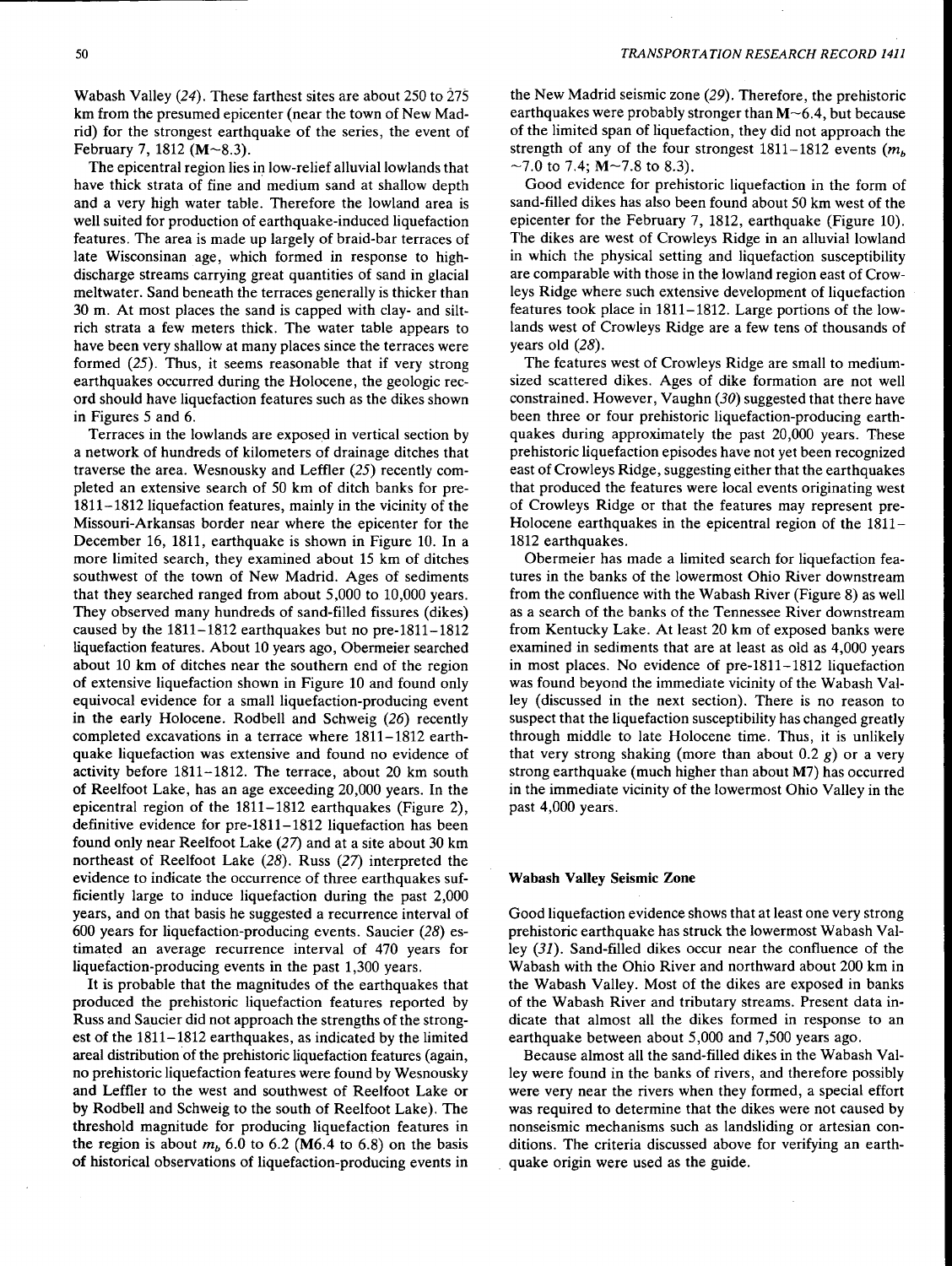The sand-filled dikes in the Wabash Valley have formed in a physical setting very similar to the area of extensive liquefaction in the epicentral region of the 1811-1812 New Madrid earthquakes (Figure 10). An earthquake origin for the Wabash Valley dikes is thought to be highly probable because (a) the sand dikes have the same characteristics as those in the  $1811-1812$  epicentral region, (b) artesian conditions that could have produced dikes were extremely unlikely at many sites, and (c) modem landsliding in the Wabash Valley region (or anywhere else in a similar physical setting) has not been shown to produce dikes similar to those of the Wabash Valley  $(31).$ 

The earthquake magnitude for the largest event has been estimated by comparing the span of liquefaction features (exceeding 200 km) in the Wabash Valley with the span of other historic liquefaction-producing earthquakes in the central and eastern United States (31). Calibration was provided by effects of the 1811-1812 New Madrid earthquakes; the 1895 Charleston, Missouri, earthquake; and the 1886 Charleston, South Carolina, earthquake. Such a comparison yields an earthquake having an estimated moment magnitude on the order of 7 .5; the epicenter was approximately in the center of the Wabash Valley seismic zone shown in Figure 2.

Intensive ongoing studies are widening the study area much beyond the limits of the Wabash Valley seismic zone and are providing engineering data (such as minimum accelerations) to refine preliminary interpretations of the magnitude of the large prehistoric event. Whatever the magnitude, it appears that the potential exists for very strong earthquakes whose magnitudes are much larger than any in the historic record to strike the Wabash Valley on a rare, infrequent basis.

#### SUMMARY

Not only have paleoliquefaction studies proven to be valuable for interpreting recent prehistoric earthquake activity, but this method is one of the most important for assessing hazardous zones in intraplate portions of central and eastern North America. Interpretations of an earthquake origin and magnitude for suspected liquefaction features are best made by geologic field studies in combination with geotechnical engineering field studies and calculations.

Earthquake-magnitude prediction models used by seismologists are based on measurements of very recent earthquakes; this record is far too limited in time to be meaningful. A good example of the inherent error in this method is provided by comparison of results of paleoliquefaction studies in the 1811-1812 New Madrid epicentral region with predictions using the seismological approach of statistical mechanics. The discussion by Wesnousky and Leffler (25) points out that the seismological approach predicts a recurrence about every 600 years for the great 1811-1812 earthquakes in the New Madrid seismic zone. In contrast, the absence of widespread paleoliquefaction features indicates that no earthquakes as strong as those of 1811-1812 occurred in the last 5,000 to 10,000 years.

Many fundamental issues need to be resolved before seismological statistical measurements on modem earthquakes can be used as the basis for predictions. These issues include determining whether strong earthquake activity in a local area

is time dependent or time independent and determining the tectonic causes of earthquakes in the intraplate region of central and eastern North America. Paleoliquefaction studies can serve an important role in resolving these issues.

Paleoliquefaction studies show that very strong earthquakes have struck in some unexpected places but that earthquakes weaker than expected have struck in other places. The studies also show that strong intraplate earthquakes have a tendency to recur at or very near a given region but at widely spaced time intervals.

#### REFERENCES

- 1. Johnston, A. C. The Stable-Continental-Region Earthquake Data Base. In *Methods for Assessing Maximum Earthquakes in the Central and Eastern United States* (K. J. Coppersmith and others, eds.), Project RP-2556-12, Electric Power Research Institute, Palo Alto, Calif., in press.
- 2. Fuller, M. L. *The New Madrid Earthquake.* Bulletin 494. U.S. Geological Survey, 1912, 119 pp.
- Obermeier, S. F., R. B. Jacobson, J. P. Smoot, R. E. Weems, G. S. Gohn, J.E. Monroe, and D. S. Powars. *Earthquake-Induced Liquefaction Features in the Coastal Setting of South Carolina and in the Fluvial Setting of the New Madrid Zone.* Professional Paper 1504. U.S. Geological Survey, 1990, 44 pp.
- 4. Dutton, C. E. The Charleston Earthquake of August 31, 1886. In *U.S. Geological Survey Ninth Annual Report 1887-88,* 1889, pp. 203-528.
- 5. Adams, J. Seismicity and Seismotectonics of Southeastern Canada: Proceedings of Conference on Earthquake Hazards and Design of Constructed Facilities in the Eastern United States. *Annals of the New York Academy of Sciences,* Vol. 558, 1989, pp. 40-53.
- 6. Tuttle, M., and L. Seeber. Earthquake-Induced Liquefaction in the Northeastern United States: Proceedings of Conference on Earthquake Hazards and Design of Constructed Facilities in the Eastern United States. *Annals of the New York Academy of Sciences,* Vol. 558, 1989, pp. 196-207.
- 7. National Research Council, Commission on Engineering and Technical Systems, Committee on Earthquake Engineering. *Liquefaction of Soils during Earthquakes.* National Academy Press, Washington, D.C., 1985, 240 pp.
- 8. Ishihara, K. Stability of Natural Soil Deposits during Earthquakes. In *Proceedings of the Eleventh International Conference on Soil Mechanics and Foundation Engineering,* San Francisco, Vol. 1, 1985, pp. 321-376.
- 9. Tuttle, M., and L. Seeber. Historic and Prehistoric Earthquake-Induced Liquefaction in Newbury, Massachusetts. *Geology,* Vol. 19, 1991, pp. 594-597.
- 10. Tuttle, M., P. Cowie, and L. Wolf. Liquefaction Induced by Modern Earthquakes as a Key to Paleoseismicity-A Case Study of the 1988 Saguenay Earthquake. In *Proceedings of the 19th Water Reactor Safety Information Meeting,* U.S. Nuclear Regulatory Commission, Washington, D.C., in press.
- 11. Amick, D., R. Gelinas, G. Maurath, R. Cannon, D. Moore, E. Billington, and H. Kemppinen. *Paleoliquefaction Features along the Atlantic Seaboard.* Report NUREG/CR-5613. U.S. Nuclear Regulatory Commission, Washington, D.C., 1990, 146 pp.
- 12. Obermeier, S. F., R. E. Weems, and R. B. Jacobson. *Earthquake-Induced Liquefaction Features in the Coastal South Carolina Region.* Open-File Report 87-504. U.S. Geological Survey, 1987, 13 pp.
- 13. Peters, K. E., and R. B. Herrmann (compilers and eds.). *First-Hand Observations of the Charleston Earthquakes of August 31, 1886, and other Earthquake Materials.* South Carolina Geological Survey Bulletin 41, 1986, 116 pp.
- 14. Martin, J. R., and G. W. Clough. *Implications from a Geotechnical Investigation of Liquefaction Phenomena associated with Seismic Events in the Charleston, South Carolina Area.* Virginia Polytechnic Institute and State University, Blacksburg, 1990, 414 pp.